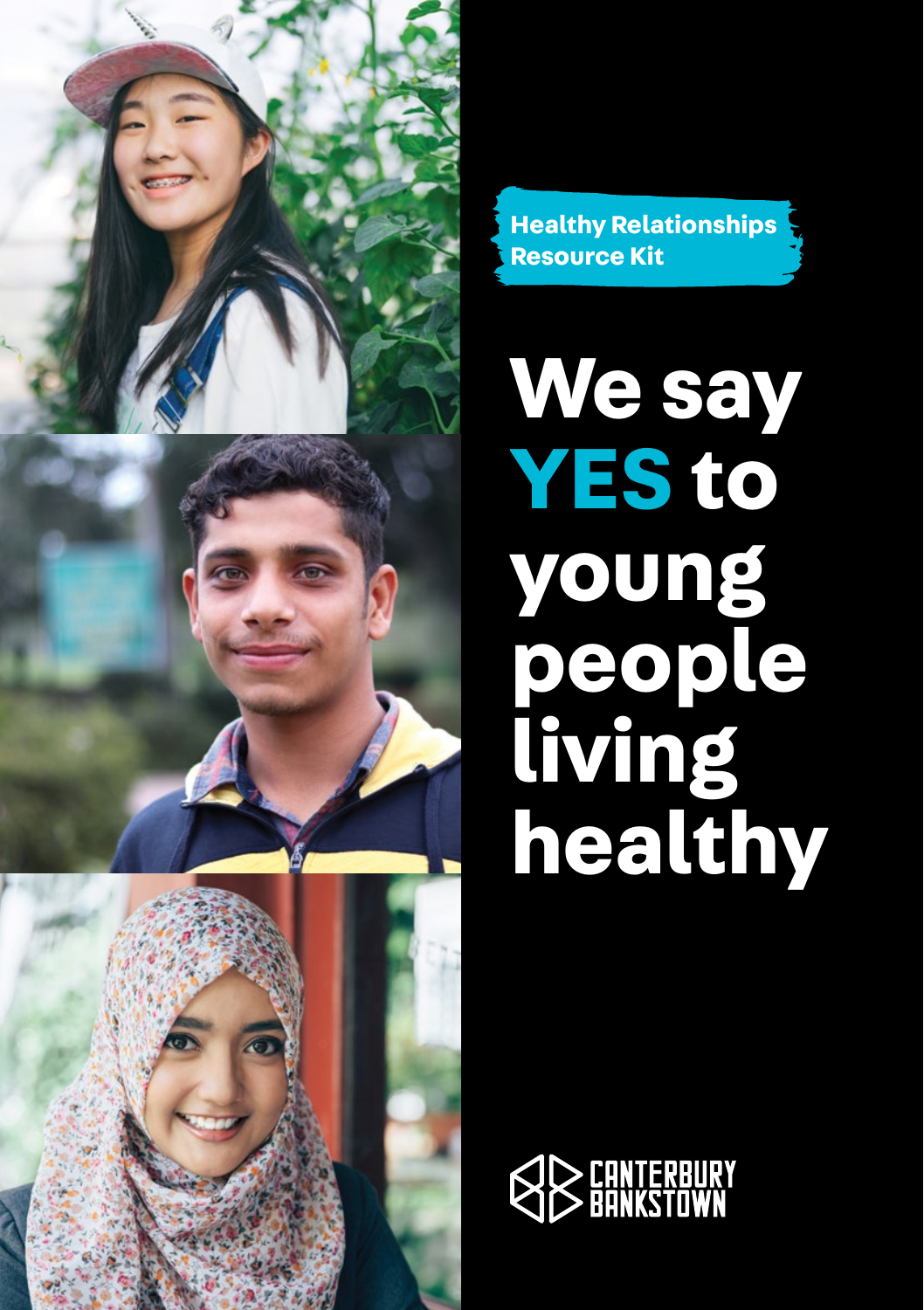



# **Healthy relationships**





## **Physical**

My partner doesn't hurt or threaten to harm me. I feel safe with them.

### **Sexual**

My partner respects my feelings and always asks me for my consent before engaging in sexual activities.

# **Psychological/ emotional**

My partner asks me how I'm doing, respects my boundaries and doesn't like to upset me.

## **Financial**

I have control over my money. We both pay for things when we go out.

# **Technology-facilitated independence**

My partner trusts me, values my freedom and doesn't feel the need to check my phone.

# **Social**

We have the freedom and independence to see family and friends. We understand the importance of these relationships. We respect and trust each other.

# **Verbal**

We calmly discuss our issues and respect each others' feelings.

## **Spiritual**

My partner and I respect each other's beliefs and value our freedom to participate in religious or spiritual practices.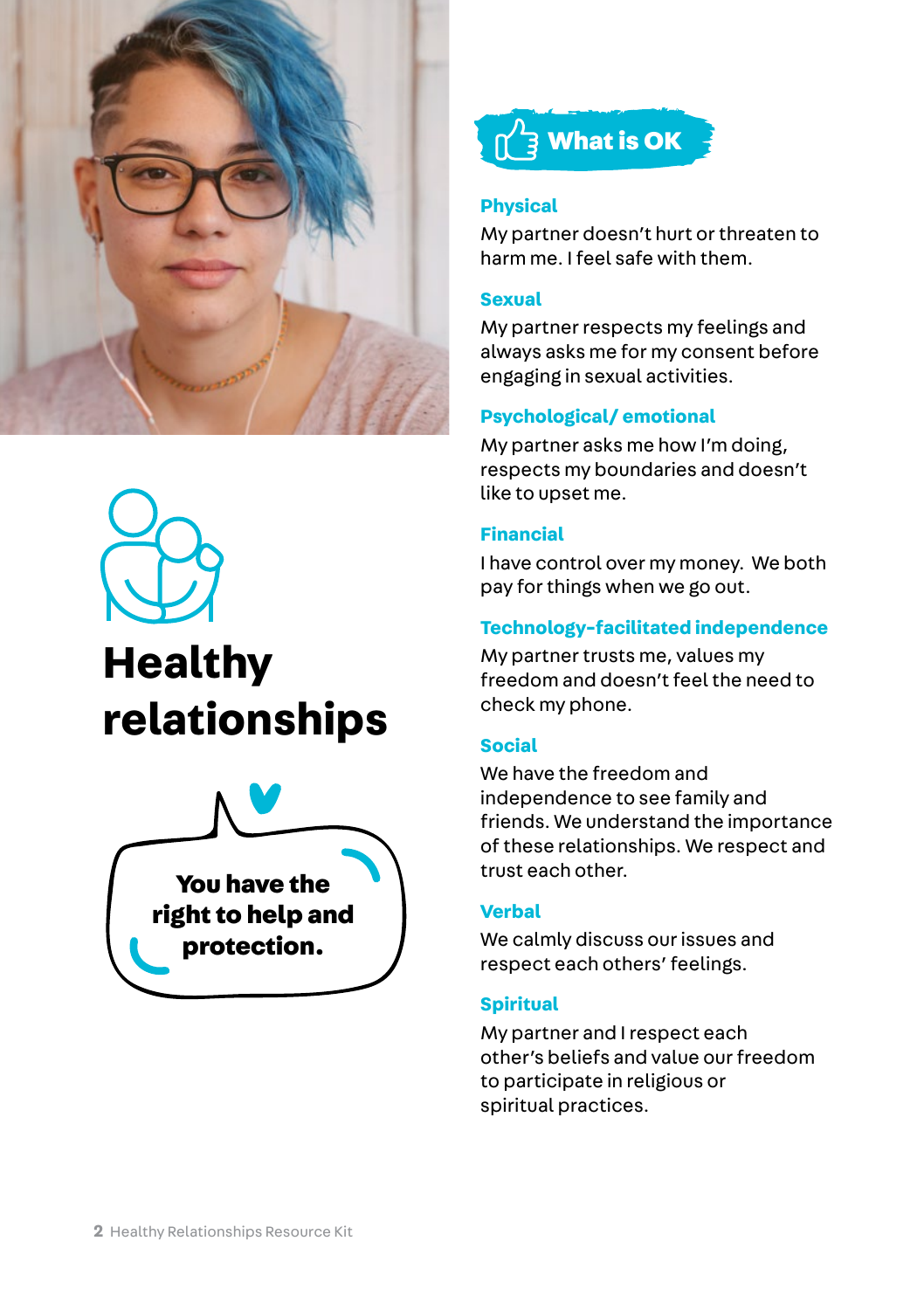

## **Physical abuse**

My partner throws things at me when they are angry and hits me during arguments.

# **Sexual abuse**

My partner makes me kiss them and do other things even if I don't feel like it. They said it's what I should do if we love each other.

# **Psychological/ emotional abuse**

My partner said they will harm themself if we broke up.

## **Financial abuse**

My partner uses my money to pay for everything, including when they go out with their friends.

## **Technology-facilitated abuse**

My partner regularly checks my social media accounts, asks for my passwords or tracks where I am using my phone.

## **Social abuse**

I'm not allowed to see my family and friends without my partner's permission or without them being with me.

# **Verbal abuse**

My partner often shouts at me and makes negative comments about how I look.

# **Spiritual abuse**

My partner doesn't like my religion, so I'm not allowed to participate in its practices and rituals.



You have the right to feel respected and safe in all your relationships.

Domestic and family violence occurs when someone who has a close personal relationship with you makes you feel afraid, powerless or unsafe. It can be physical, but can also be emotional and psychological.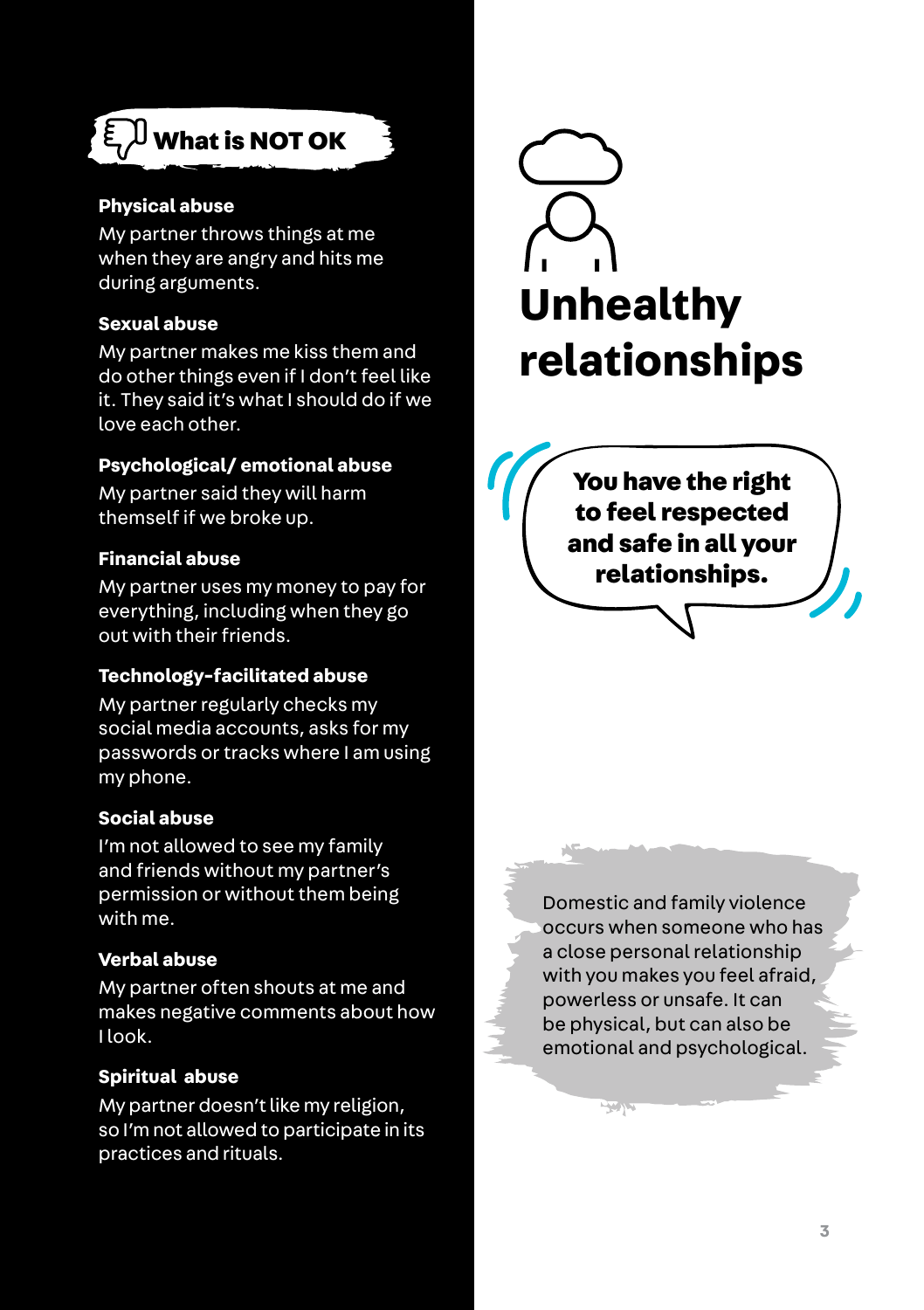

Be treated fairly no matter what.

Feel respected and safe in all your relationships.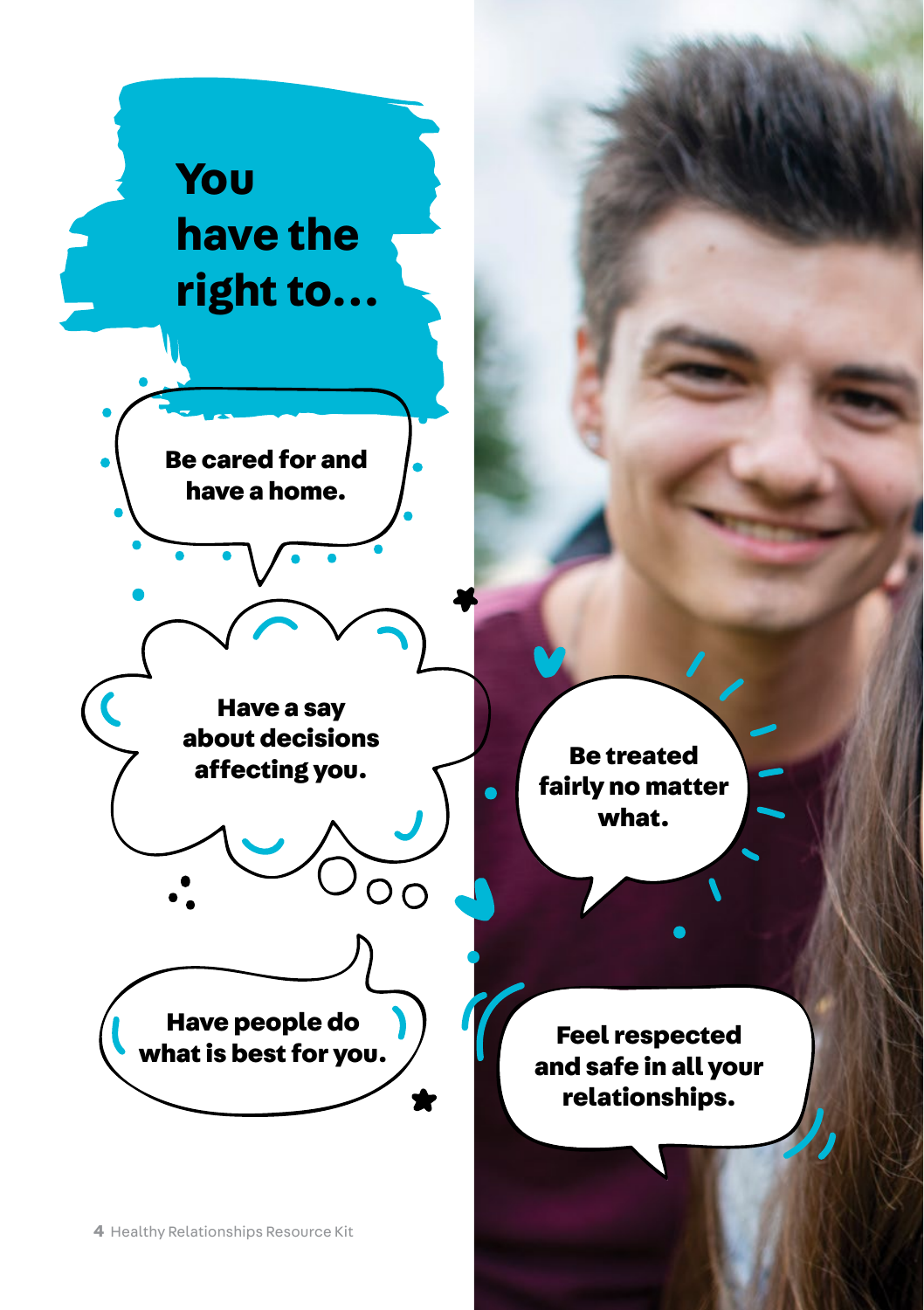

Help and protection. If you or someone you know needs help, contact the organisations below or turn over for additional support.

> In an emergency always call 000

1800RESPECT L SEXUAL ASSAULT, DOMESTIC FAMILY VIOLENCE COUNSELLIP



1800 55 1800



1300 78 99 78

Domestic Violence Line 1800 65 64 63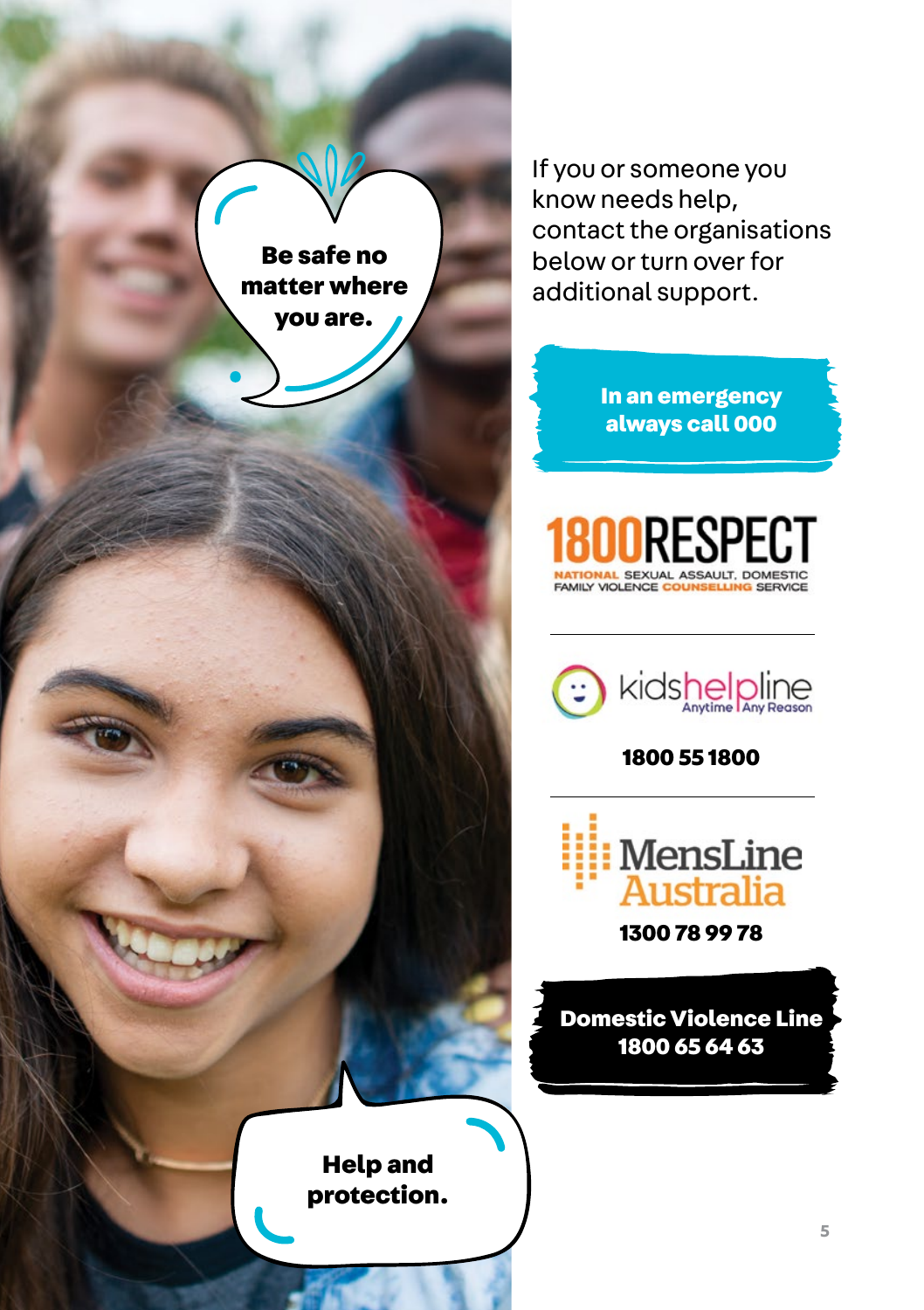

# **Local Youth Support Services**

## Canterbury Bankstown Workers With Youth Network (CBWWYN) Resource Kit

The resource kit is a guide that outlines the role of different types of youth services, and how these can help young people and their families.

#### **cb.city/cbwwyn**

#### Our Local

Our Local is a web directory to help young people find local and state-wide opportunities, activities, services and events.

**ourlocal.nsw.gov.au 1800 Our Local (687562)**

#### Family Referral Service

The Family Referral Service listens to the specific needs of young people and their families, and helps to refer them to the right service.

**familyreferralservice.com.au 1800 663 863**

#### Youth Point

This is a youth service directory, which features agencies that provide services to young people. These include health services, legal supports or employment/ education.

# **youthpoint.com.au**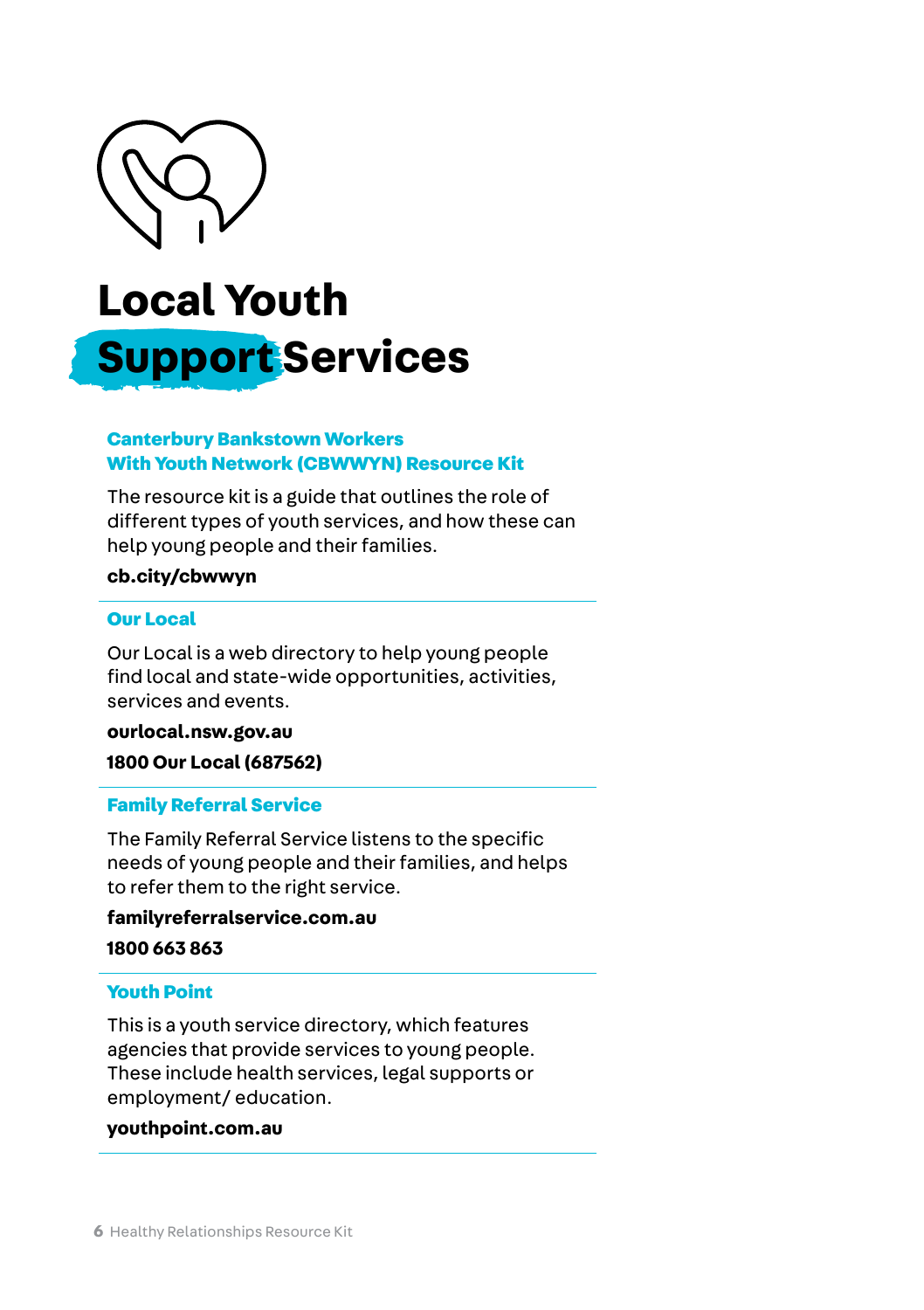

# **Legal, Accommodation and Additional Support**

### Marrickville Legal Centre

Free legal information, advice and assistance for young people aged 25 and under.

**mlc.org.au**

**9559 2899**

#### Link2Home

NSW Crisis Accommodation Phone Line.

**facs.nsw.gov.au/housing/help 1800 152 152**

## **Olife**

(LGBTIQA+ support after 3pm)

**qlife.org.au/** 

**1800 184 527**

National Disability Abuse & Neglect Hotline

**1800 880 052**

#### National Relay Service (NRS)

This government initiative allows people who are deaf, hard of hearing and/ or have a speech impairment to make and receive phone calls.

**Voice Relay: 1300 555 727 TTY: 133 677 SMS Relay: 0423 677 767**